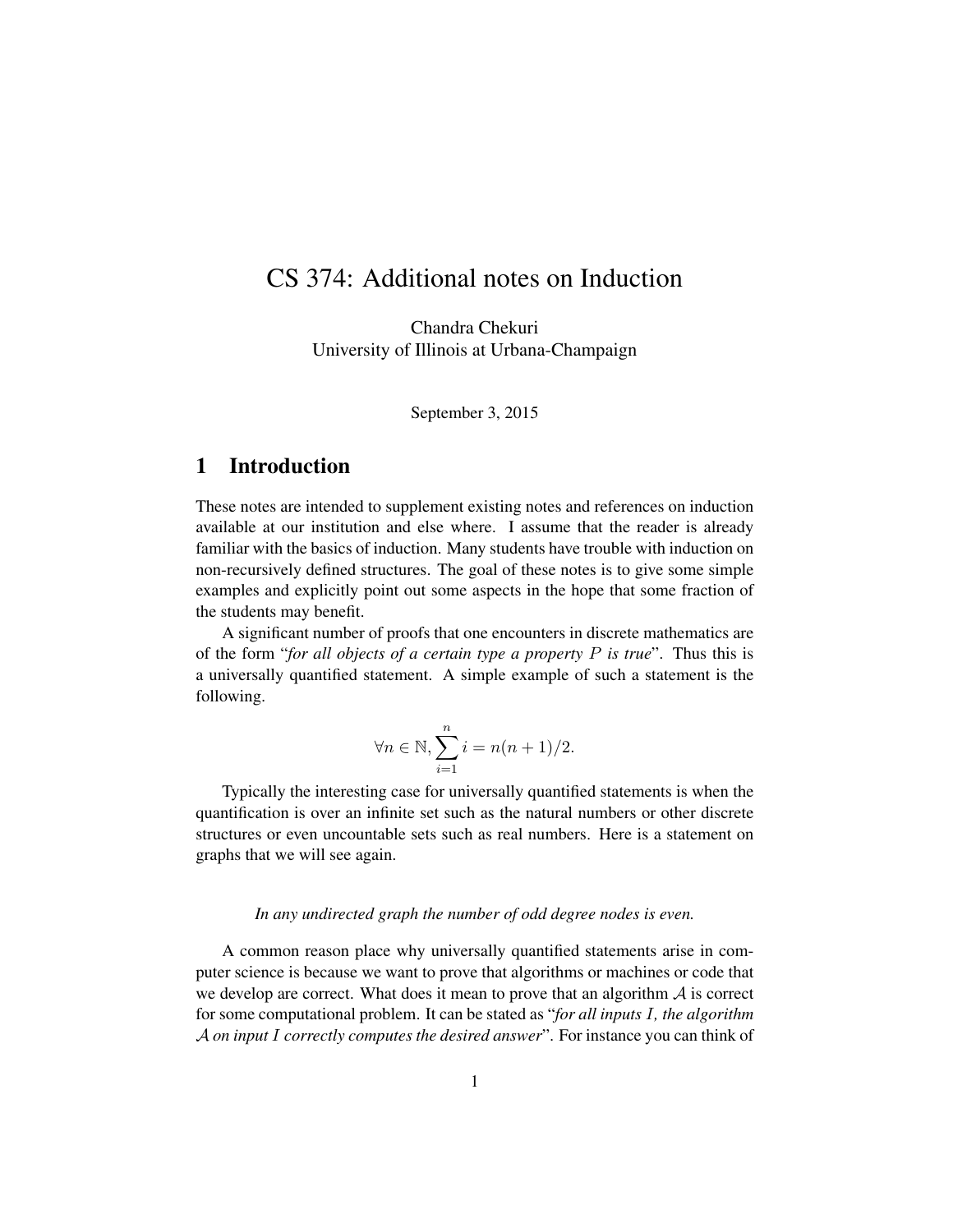an algorithm for sorting a given set of numbers. Another example is an algorithm that given as input a graph  $G = (V, E)$  and two nodes  $s, t \in V$ , checks whether s can reach  $t$  in  $G$ .

Some general techniques for proving correctness of universal statements are (i) a direct argument (ii) induction and (iii) proof by contradiction. A comment here is that coming up with a proof is not the same as writing down a proof. However, both are closely related in the sense that a systematic way to come with a proof is to try sequentially all the ways a proof could be written and try them out.

An inductive proof for a claim  $\forall n, P(n)$ , would typically show the following:

- Prove that the claim is true when  $n = 0$ , i.e., show  $P(0)$  is true. This is the base case.
- For any arbitrary integer  $k > 0$ , we *assume* that P holds for all smaller numbers  $i = 0, \ldots, k - 1$ , and then prove that P holds for k. In other words, for any arbitrary integer  $k > 0$ , we assume that  $P(0), \ldots, P(k-1)$  hold, and prove  $P(k)$ . This is the **induction step**. The assumption is often separately stated and is called the induction hypothesis.

It turns out that if we argue the above, then that constitutes a valid proof that  $P(n)$  holds for every  $n \in \mathbb{N}$ . This is the principle of induction and I will assume you have already seen the justification for this.

Note that the inductive step is itself a universally quantified statement since we have to prove it for all  $k > 0$ . We usually give a direct proof for it.

Here we are concerned with proving statements of the form  $\forall I \in \mathcal{I}, P(I)$ where  $\mathcal I$  is a set of structures (think graphs, tuples, programs etc) and  $P(I)$  is a property about I. Readers familiar with basics of induction and the differences between direct proofs and inductive proofs can skip to Section [2](#page-3-0) for examples on structures.

## 1.1 Direct versus Inductive proof via an example

Theorem 1.1.

$$
\forall n \in \mathbb{N}, \sum_{i=1}^{n} i = n(n+1)/2.
$$

We will first discuss a direct proof for this. Apparently the famous mathematician Gauss figured out the following proof when he was very small. We will describe the proof some what informally to keep things simple.

*Proof.* Let *n* be an *arbitrary* non-negative integer. Consider two cases.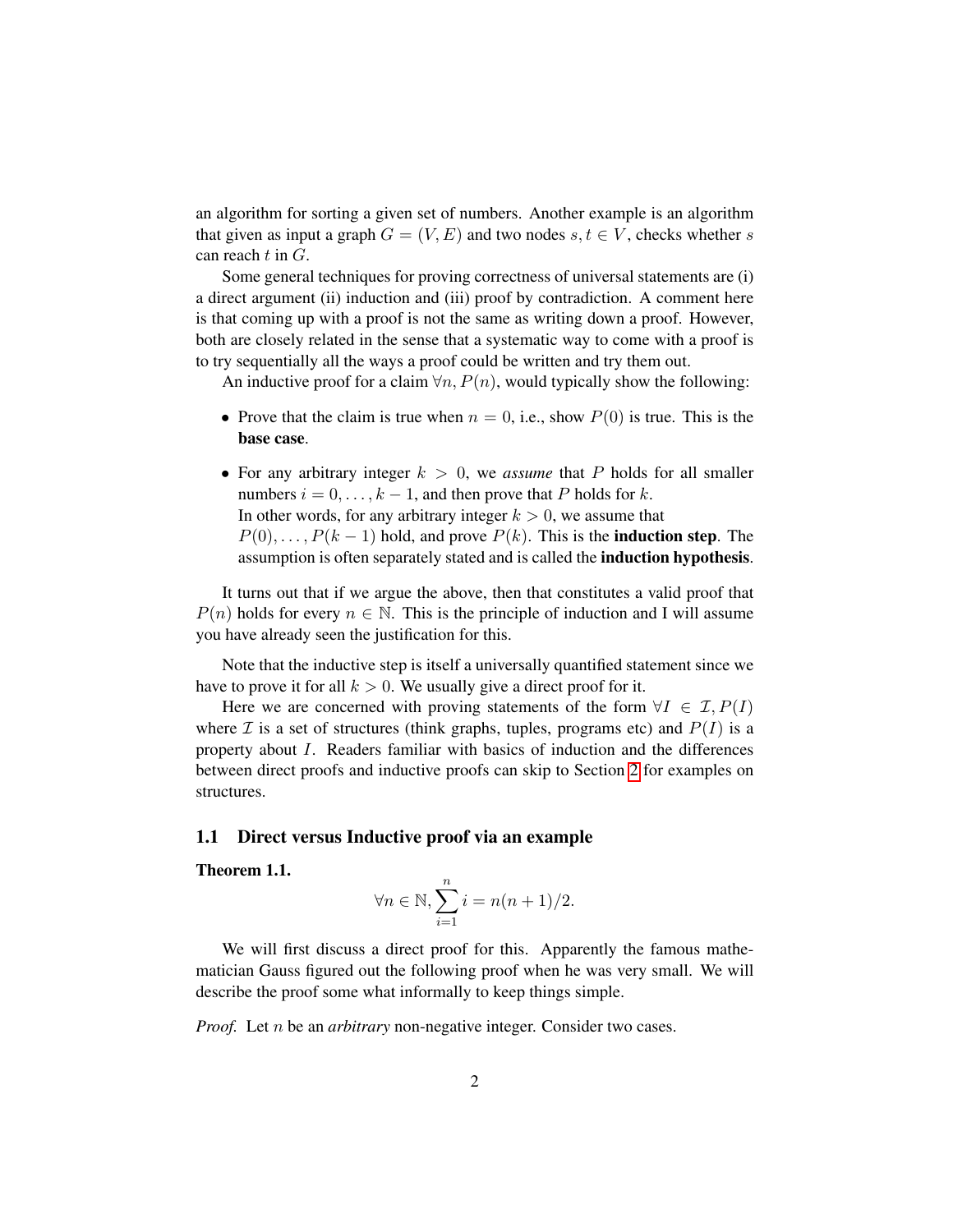Case 1: *n* is even and hence  $n = 2k$  for some non-negative integer k. We are adding 2k numbers  $1, 2, 3, \ldots, 2k$ . We pair the numbers up as follows:  $(1, 2k)$ ,  $(2, 2k−$  $1, (3, 2k-3), \ldots, (k, k+1)$  and observe that sum of the numbers in each tuple is exactly  $2k+1$  and there are k such tuples. Moreover each number in  $\{1, 2, \ldots, 2k\}$ is in exactly one tuple. Hence the sum of the number is same as the sum of the numbers in the tuples which is  $k(2k+1) = n(n+1)/2$ .

Case 2: *n* is odd in which case we have  $n = 2k + 1$  for some non-negative integer. We can do the same pairing argument for  $n' = 2k$  and then add the last number so we get that the sum is  $k(2k + 1) + 2k + 1 = (2k + 1)(k + 1) =$  $n(n+1)/2$ .  $\Box$ 

Why is the above a direct proof? The *important* aspect is that we started out by assuming that n was an *arbitrary* non-negative integer and proved that the desired property holds for it, and hence the property must hold for all non-negative integers.

The inductive proof for the preceding theorem is perhaps *the* standard example so most of the readers have seen it. A proof by induction typically tries to show a statement of the form  $\forall n \geq 0$ ,  $P(n)$  where  $P(n)$  is a statement that depends on n.

*Proof.* The claim is  $\forall n \geq 0, P(n)$ , where  $P(n): \sum_{i=1}^{n} i = \frac{n(n+1)}{2}$  $rac{i+1j}{2}$ . We will prove the claim by induction on  $n$ .

**Base-case:** When  $n = 0$ ,  $\sum_{i=0}^{0} i = 0$  and  $\frac{n(n+1)}{2} = 0$ . Hence the claim holds when  $n = 0$ .

### Induction step:

Let  $n > 0$  be an arbitrary positive number.

Assume the **Induction Hypothesis**: For every  $0 \le j < n$ ,  $\sum_{i=0}^{j} i = \frac{j(j+1)}{2}$  $rac{+1)}{2}$ . Now let us prove that  $P(n)$  holds, i.e., let us prove that  $\sum_{i=0}^{n} i = \frac{n(n+1)}{2}$  $\frac{\binom{n+1}{2}}{2}$ .

$$
\sum_{i=0}^{n} i = \left(\sum_{i=0}^{n-1} i\right) + n.
$$

Now, by the induction hypothesis, since  $n-1 < n$ , we know  $\sum_{i=0}^{n-1} i = \frac{(n-1)n}{2}$  $\frac{-1}{2}$ .

Hence  $\sum_{i=0}^{n} i = \frac{(n-1)n}{2} + n = \frac{n^2 - n + 2n}{2} = \frac{n^2 + n}{2} = \frac{n(n+1)}{2}$  $\frac{l+1}{2}$ , which proves the claim for n.

Hence, by induction, we have proved the claim.

 $\Box$ 

Comments: The direct proof is elegant and revealing. In fact it allows us to derive the formula for the sum instead of merely verifying it as the induction proof does. On the other hand a direct proof is often more difficult to obtain; it usually requires a key global insight which in retrospect may look simple but is often not easy to see a priori. Inductive proofs may not be as revealing but tend to be also somewhat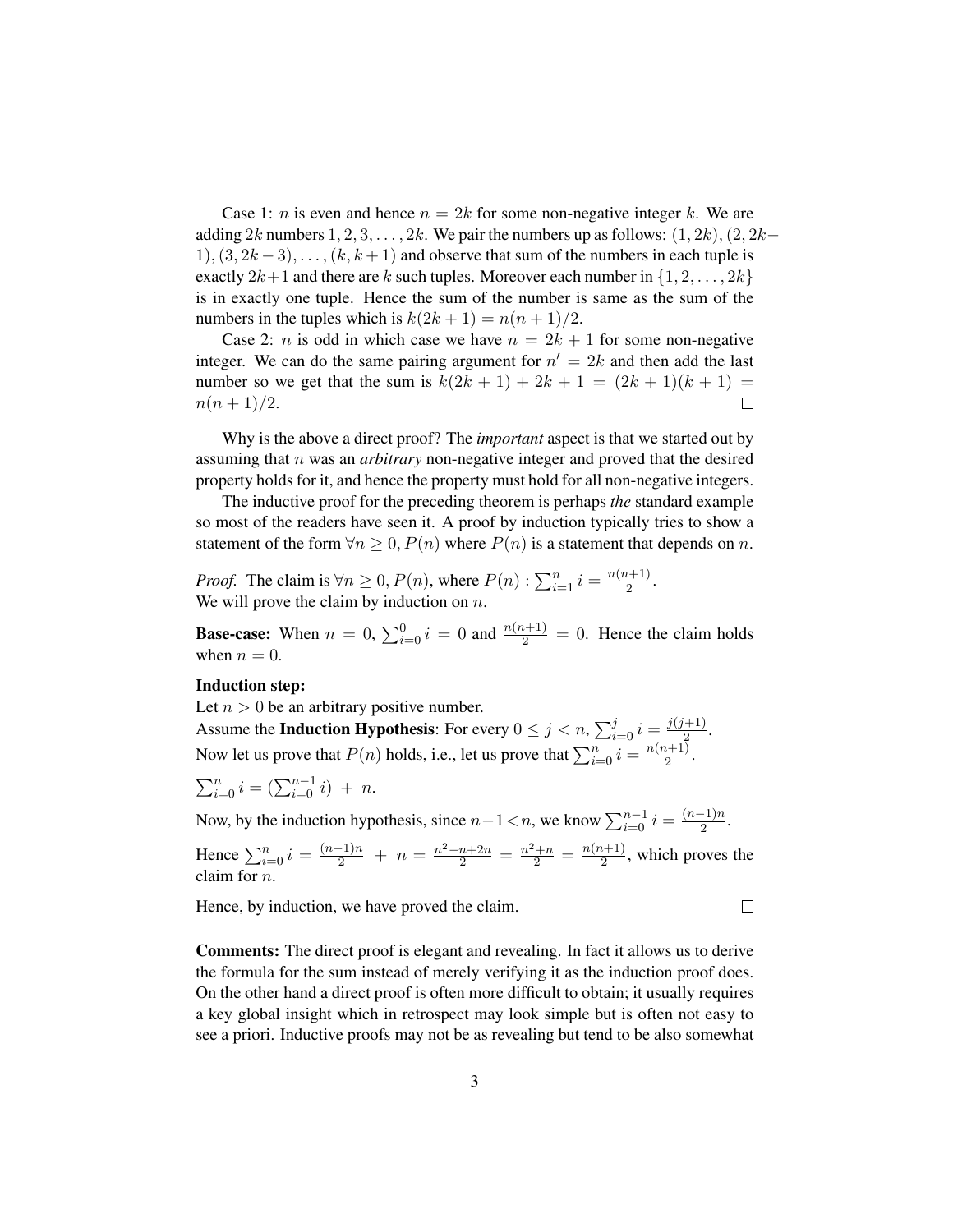easier and mechanical; in many settings this is a positive. They also allow us to systematically explore the structure of the problem to obtain a proof.

# <span id="page-3-0"></span>2 Induction on structures

The main purpose of this article is to explain and give examples on using induction for proofs on discrete structures such as graphs, tuples, and others where there are several choices on how to proceed and it is not always obvious which parts of the proof are mechanical and which parts require thinking. Consider the following three problems/statements.

Graphs: We will assume all graphs here are finite.

Theorem 2.1. *In any undirected graph* G *the number of nodes with odd degree is even.*

**Strings:** Consider a finite alphabet  $\Sigma$  and let  $\Sigma^*$  be the set of all strings over  $\Sigma$ . For a string  $u \in \Sigma^*$  we can recursively define the reverse  $u^R$  of u as follows. If  $|u| = 0$  which means that  $u = \varepsilon$ ,  $u^R = \varepsilon$ . Otherwise  $u = aw$  for some  $a \in \Sigma$  and  $w \in \Sigma^*$  and we define  $u^R$  as  $w^R a$ . Recall that for strings  $u, v$  we use  $uv$  to denote their concatenation. Here is a simple statement.

**Theorem 2.2.** *For all*  $u, v \in \Sigma^*$ ,  $(uv)^R = v^R u^R$ .

Chocolate bar problem: Suppose you have a rectangular bar of chocolate, which has been scored into an  $n \times m$  grid of squares. Consider breaking the chocolate into squares in the following way. In each round you take one of the available pieces of chocolate and break it along one of the grid lines into two smaller rectangles. Thus, at all times, each piece of chocolate is an  $a \times b$  rectangle for some positive integers a and b; in particular, a  $1 \times 1$  piece cannot be broken into smaller pieces. The process ends when all the pieces are individual squares.

**Theorem 2.3.** *Given any rectangular*  $n \times m$  *chocolate bar, no matter the strategy, the number of rounds to break the chocolate bar into unit squares is*  $n \times m - 1$ *.* 

The main point: How do we prove the above statements via induction. In each of these problems there is some interesting work needed to transform the given statement into a statement of the form  $\forall n, P(n)$ .

Consider the graph problem first. It is common to see inductive proofs on graphs start with the statement "By induction on  $m$  the number of edges" or "By induction on  $n$  the number of nodes". What does this mean? The key point is the following. Let Q be the statement of theorem. Consider the statement  $\forall m \geq 0, P(m)$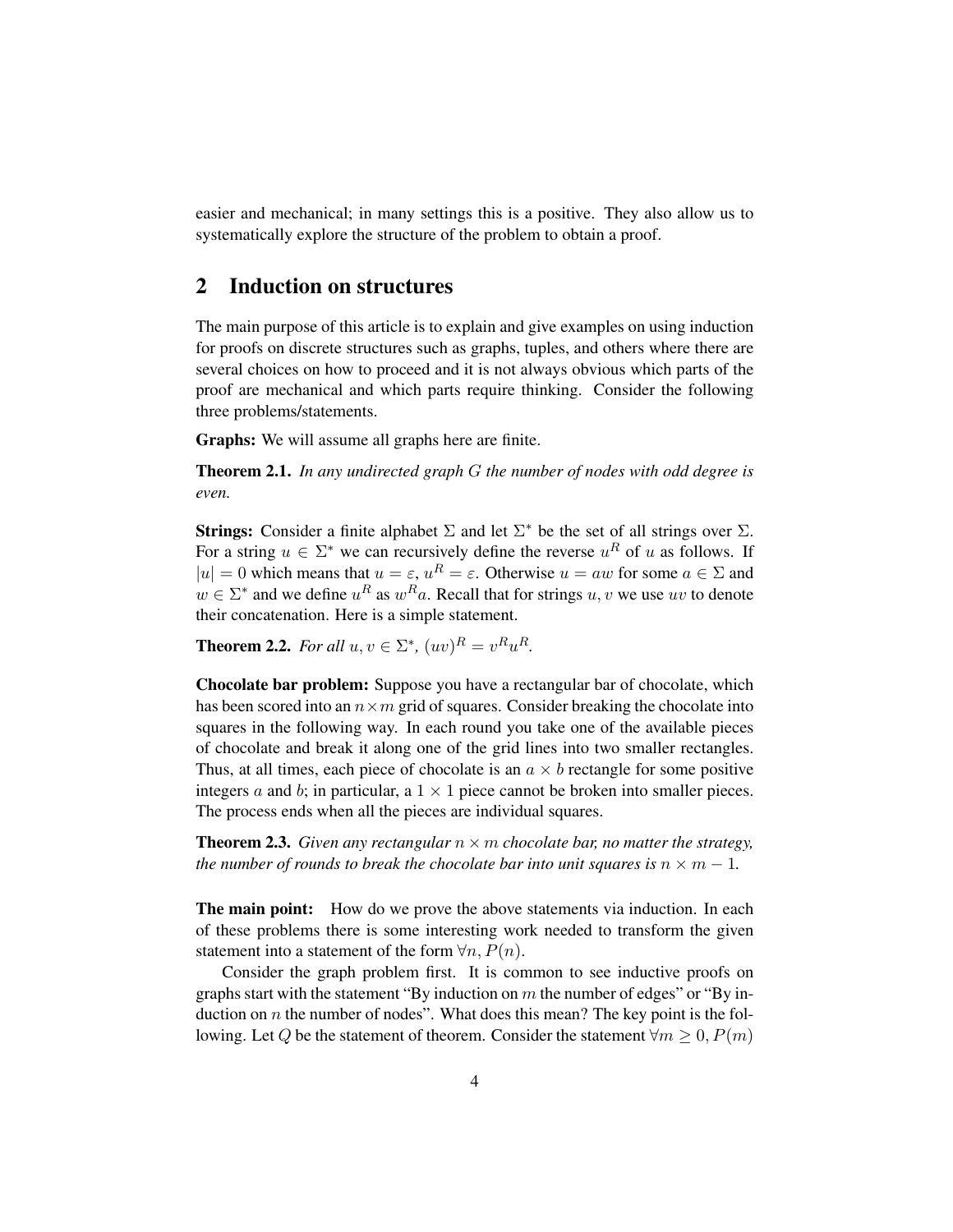where P(m) is the statement "*every graph* G *with* m *edges has the property that the number of odd degree nodes in* G *is even*". It is easy to see that Q is equivalent to  $\forall m \geq 0, P(m)$ . Note that  $P(m)$  is itself a universally quantified statement! We will get back to this point below. Thus we have translated proving  $Q$  to proving an equivalent statement which is in the standard induction template over integers. Consider the statement  $\forall n \geq 0, P'(n)$  where  $P'(n)$  is the statement "*every graph*" G *with* n *nodes has the property that number of odd degree nodes in* G *is even*". Again it is easy to see that Q is equivalent to  $\forall n \geq 0, P'(n)$ .

More generally suppose we want to prove a statement of the form  $\forall G \in$  $\mathcal{G}, Q(G)$  where  $\mathcal G$  is the set of all graphs (or say the set of all planar graphs) and  $Q(G)$  is some property of graphs. Let  $f : \mathcal{G} \to \mathbb{N}$  be any function that maps the set of graphs G to the non-negative integers. The statement  $\forall G \in \mathcal{G}, Q(G)$  is equivalent to proving  $\forall n \geq 0, P(n)$  where  $P(n)$  is the statement "*forall*  $G \in \mathcal{G}$  with  $f(G) = n$ ,  $Q(G)$ ". In general there are many different ways to map graphs to natural numbers. Some simple ones are by using number of nodes, number of edges or number of edges plus number of nodes. However there are non-trivial examples where one can use much more complex mappings. It is not a priori clear which mapping to use. It depends on the statement one is trying to prove. In general one tries the standard mappings to see which one may yield a correct proof. This is a trial and error process.

In the second and third problems we are dealing with two-dimensional problems. In the string problem the input is a pair of strings  $u, v$ . In the chocolate bar problem the input consists of  $n, m$ . In the string problem you may be able to do induction on |u|. What this corresponds to is a mapping f that maps  $(u, v)$  to |u|. You could also do induction on  $|u| + |v|$ . In the chocolate bar problem trying to do induction on  $n$  (or  $m$ ) does not quite work but induction on  $nm$  or on the lexicographic order on tuples works. Thus, the choice of the mapping depends on the problem.

Finally we observe that the mapping  $f$  frequently collapses many objects to the same natural number n. Thus  $P(n)$  becomes a universal statement over all objects that map to *n*. Thus, in the induction step when we wish to prove  $P(1) \wedge P(2) \wedge P(3)$  $\ldots \wedge P(n-1) \Rightarrow P(n)$  we need to establish this simultaneously for all objects that map to n. Typically one proves this via a direct argument and hence one starts with the statement: "let X be an *arbitrary* object such that  $f(X)$  maps to n". For example in the setting of graphs when doing induction on number of edges we will say "let G be an arbitrary graph with  $m$  edges".

We now give the proofs.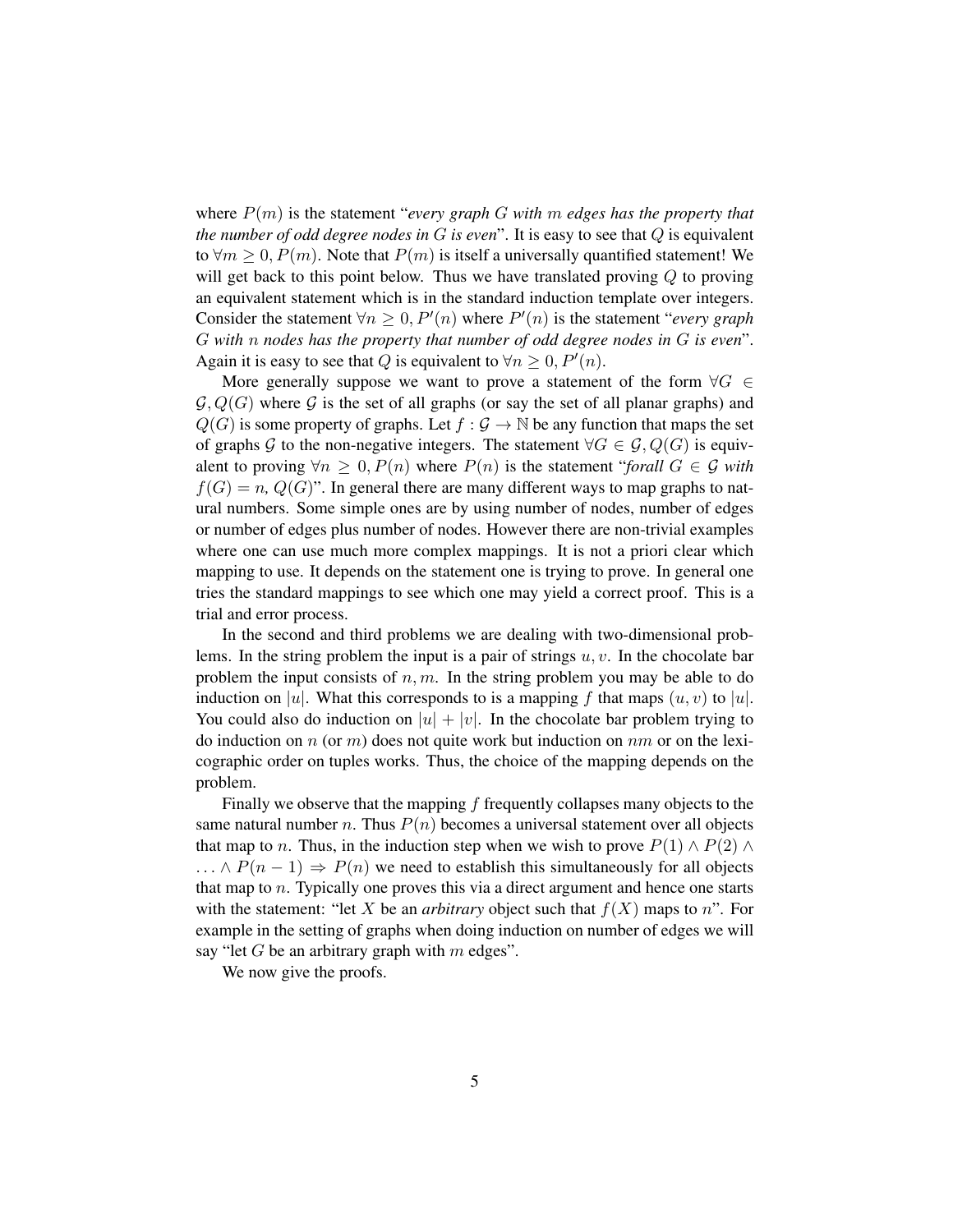### 2.1 Graph problem

There is a simple direct proof for this which is given after the proofs based on induction. Now we will describe two different proofs by induction. We restate the theorem.

Theorem. *In any undirected graph* G *the number of nodes with odd degree is even.*

*Proof.* Proof by induction on m the number of edges of the graph. Equivalently we wish to prove,  $\forall m \geq 0$ , every graph G with m edges has an even number of odd degree nodes.

**Base-case:** When  $m = 0$ , the graph has no edges and hence all degrees are 0. Therefore the number of odd degree nodes is 0 which is an even number.

### Induction step:

Let  $m > 0$  be an *arbitrary* positive number.

Assume the **Induction Hypothesis**: For every  $0 \leq k \leq m$ , in any graph with k edges the number of odd degree nodes is even.

Now let us prove that the desired claim holds for m. Let  $G = (V, E)$  be an *arbitrary* graph with m edges. Let  $e = uv$  be any edge in  $G$ ; an edge exists since  $m > 0$ . Consider the graph  $H = (V, E - \{e\})$  obtained from G by removing e. Since H has  $m - 1$  edges, via the induction hypothesis, the number of odd degree nodes in H is even. Let  $S \subseteq V$  be the set of odd degree nodes in H. We consider several cases based on whether  $u, v$  are in  $S$  or not. Note that the degree of nodes in  $V \setminus \{u, v\}$  are the same in G and H.

Case 1:  $u, v \in S$ . This implies that in G, u and v have even degree. Thus the set of odd degree nodes in G is  $S \setminus \{u, v\}$ . Since |S| is even,  $|S| - 2$  is also even.

Case 2:  $u \in S$ ,  $v \notin S$ . In G, u has even degree and v has odd degree. Thus the odd degree nodes in G is  $S \cup \{v\} - \{u\}$  and hence the number of odd degree nodes is the same in  $G$  and  $H$  and  $|S|$  is even.

Case 3:  $v \in S$ ,  $u \notin S$ . Similar to previous case.

Case 4:  $u, v \notin S$ . This implies that in G, u and v have odd degree and hence the set of odd degree nodes is  $S \cup \{u, v\}$ . Since |S| is even  $|S| + 2$  is also even. Hence, by induction, we have proved the claim.  $\Box$ 

Let us see another proof by induction.

*Proof.* Proof by induction on n the number of nodes of the graph. Equivalent we wish to prove,  $\forall n \geq 0$ , every graph G with n nodes has an even number of odd degree nodes.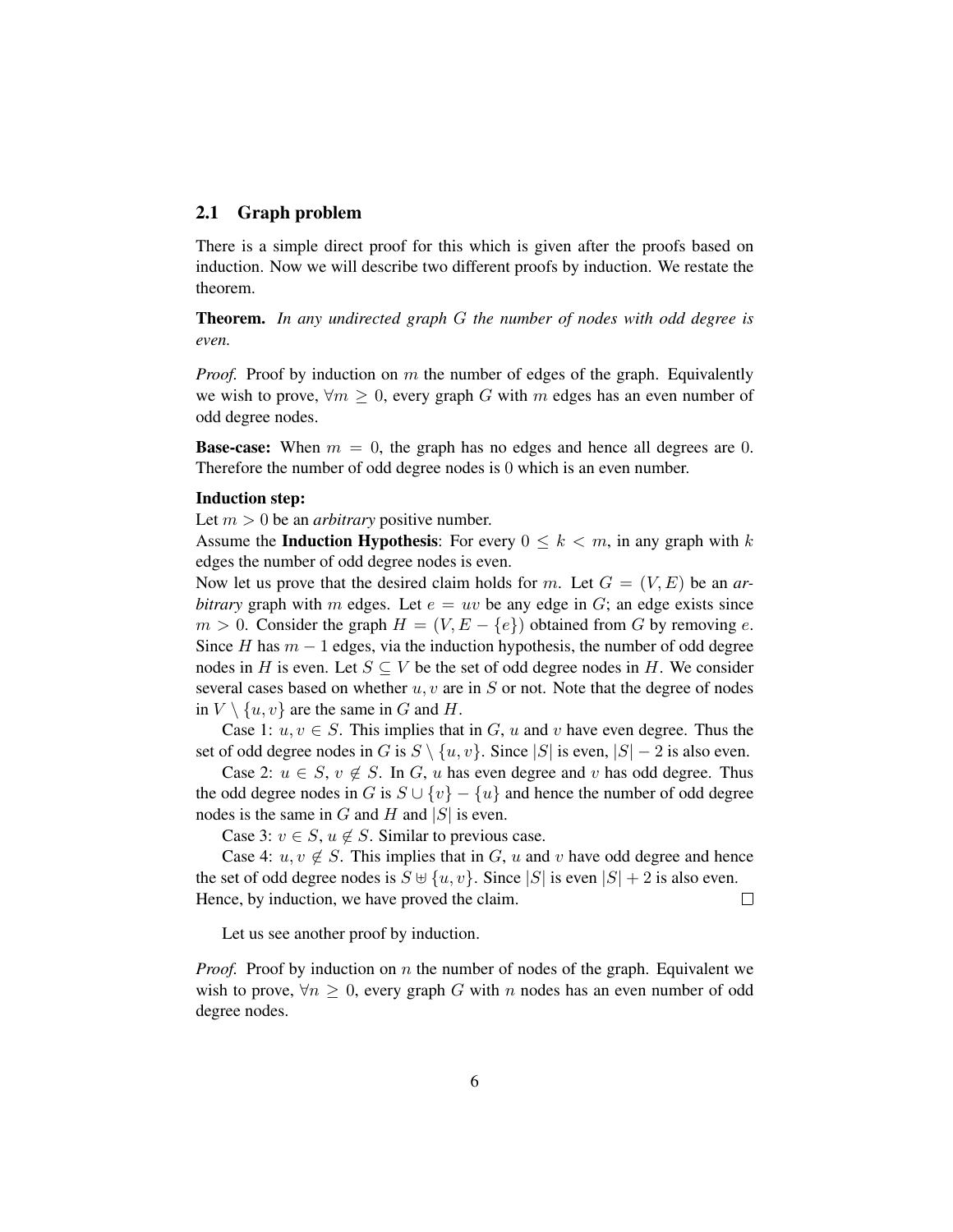**Base-case:** When  $n = 1$ , the graph has no edges and hence all degrees are 0. Therefore the number of odd degree nodes is 0 which is an even number.

#### Induction step:

Let  $n > 1$  be an arbitrary positive number.

Assume the **Induction Hypothesis**: For every  $0 \leq k \leq n$ , in any graph with n nodes the number of odd degree nodes is even.

Now let us prove that the desired claim holds for n. Let  $G = (V, E)$  be an *arbitrary* graph with n nodes. Let v be any node in G. Consider the graph  $H = (V - \{v\}, E')$ obtained by removing v and its incident edges from G. Since H has  $n - 1$  nodes, via the induction hypothesis, the number of odd degree nodes in  $H$  is even. Let  $S \subseteq V - \{v\}$  be the set of odd degree nodes in H.

Let  $A \subset V - \{v\}$  be the set of neighbors of v in G, that is those nodes that are connected to v by an edge. Note that  $deg(v) = |A|$ . Let  $A_1 = A \cap S$  be those nodes that are neighbors of v in G and have odd degree in H. Let  $A_2 = A \setminus S$  be the neighbors of  $v$  in  $G$  that have even degree in  $H$ .

Case 1:  $deg(v)$  is odd. In G the nodes with odd degree are  $S' = \{v\} \cup (S \setminus S')$  $A_1$ )  $\oplus$   $A_2$ . Therefore

$$
|S'| = 1 + |S \setminus A_1| + |A_2|
$$
  
= 1 + |S| - |A\_1| + |A\_2| = 1 + |S| + |A\_1| + deg(v) - |A\_1|  
= 1 + |S| + deg(v) - 2|A\_1|.

 $1 + deg(v)$ , |S| and  $2|A_1|$  are all even and hence |S'| is even as desired.

Case 2:  $deg(v)$  is even. In G the nodes with odd degree are  $S' = |S \setminus A_1| \oplus A_2$ . Arguing as above we see that

$$
|S'| = |S| + deg(v) - 2|A_1|
$$

which is even.

Hence, by induction, we have proved the claim.

Here is a simple direct proof.

*Proof.* Let  $G = (V, E)$  be an *arbitrary* graph. Let  $S \subseteq V$  be the nodes in G with odd degree and hence  $V \setminus S$  is the set of nodes in G that have even degree. Letting  $deg(v)$  denote the degree of v we observe that

$$
\sum_{v \in V} deg(v) = \sum_{e \in E} 2 = 2|E|
$$

 $\Box$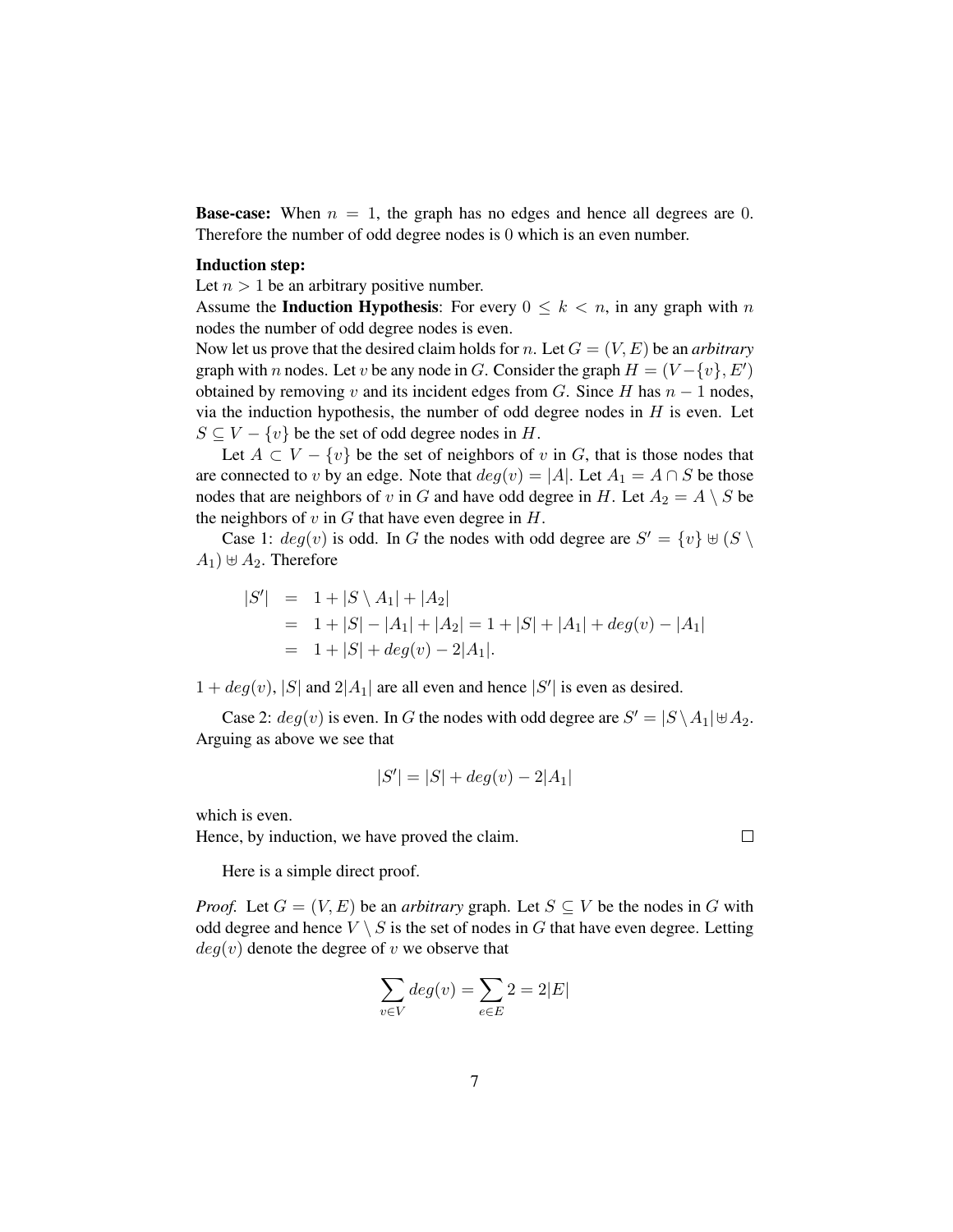since each edge  $e = uv$  contributes once to  $deg(u)$ . Thus the sum of the degrees is an even number. We write  $\sum_{v \in V} deg(v) = \sum_{v \in S} deg(v) + \sum_{v \in V \setminus S} deg(v)$ . Therefore

$$
\sum_{v \in S} deg(v) = 2|E| - \sum_{v \in V \setminus S} deg(v).
$$

Since  $\sum_{v \in V \setminus S} deg(v)$  is an even number (each term in the sum is even) we have that  $\sum_{v \in S} deg(v)$  is also an even number. For each  $v \in S$ ,  $deg(v)$  is odd. Thus, if the number of nodes in  $S$  is odd, we have that the sum of an odd number of odd numbers is even which is impossible. Thus  $|S|$  is even.  $\Box$ 

The two induction proofs are longer and appear less insightful than the direct proof but however it is again the case that the proofs require less magic and one can follow one's nose to work out the details.

# 2.2 String problem

Recall what we wished to prove.

**Theorem.** For all  $u, v \in \Sigma^*$ ,  $(uv)^R = v^R u^R$ .

*Proof.* Proof by induction on |u|. Equivalently for all  $n \geq 0$ , for every string u of length *n* and every string *v*,  $(uv)^R = v^Ru^R$ .

**Base Case:**  $n = 0$ .  $u = \varepsilon$  and hence  $(uv)^R = (\varepsilon v)^R = v^R$  as desired.

**Induction step:** Let u be an arbitrary string of length  $n > 0$  and v be an arbitrary string. Assume the **Induction Hypothesis:** For all  $0 \leq j \leq n$ , for any string u of length j and any string  $v(uv)^R = v^R u^R$ .

Now we prove the claim for u, v. Since  $|u| > 0$ ,  $u = aw$  for some  $a \in \Sigma$ and  $w \in \Sigma^*$ . Hence  $uv = awv$ . Therefore  $(uv)^R = (a(wv))^R$ . By definition of reversal  $(a(wv))^R = (wv)^{R}a$ . Now applying induction hypothesis to  $(wv)^R$  since  $|w| < |u|$  we have  $(wv)^R = v^R w^R$ . Thus

$$
(uv)^R = v^R w^R a = v^R (aw)^R = v^R u^R
$$

as desired. Note that we used the definition of reversal in the third step to replace  $w^Ra$  by  $(aw)^R$ .  $\Box$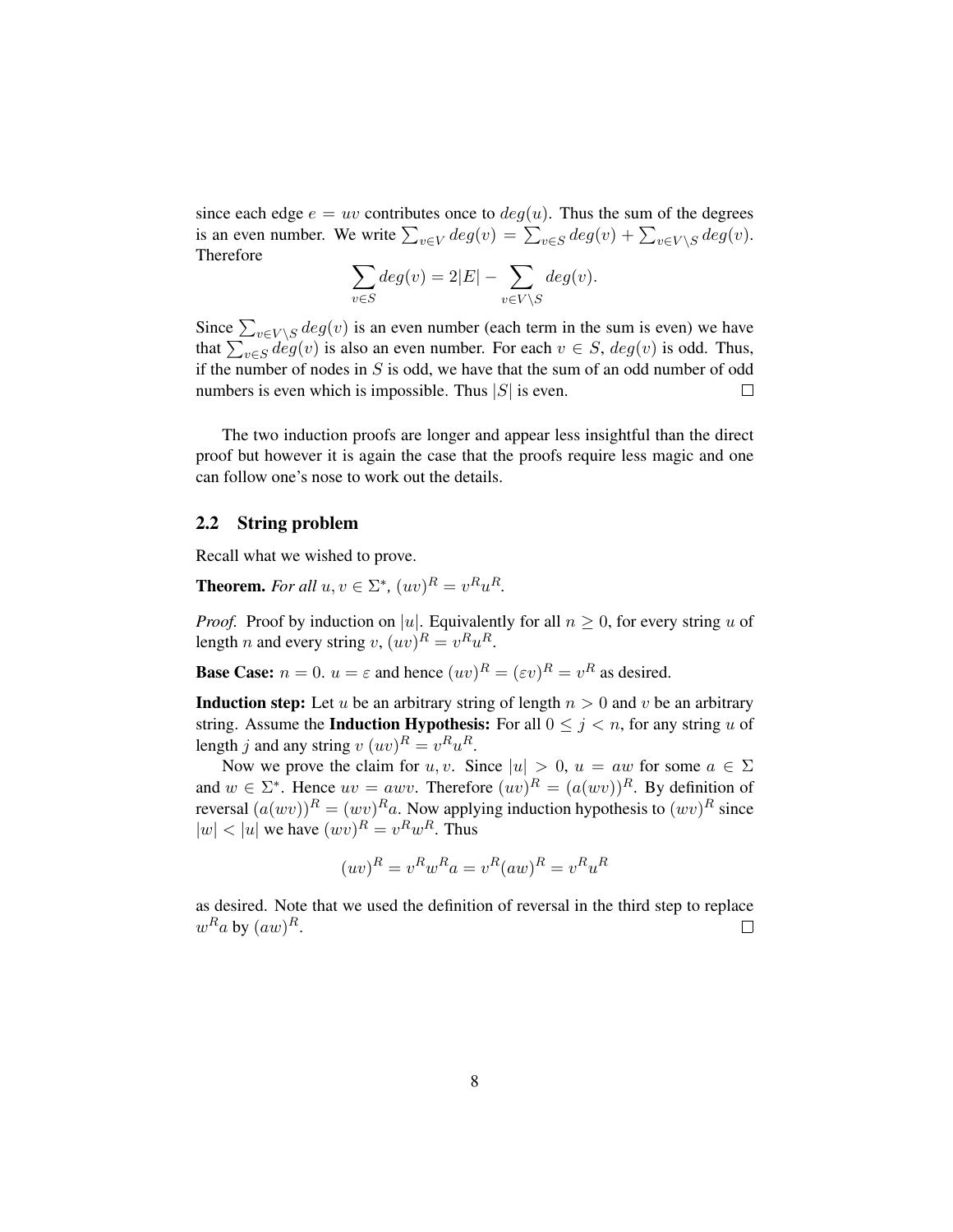### 2.3 Chocolate bar problem

In this problem, the fact that the candy bar is made up of  $n \times m$  squares is irrelevant, and it turns out to be cleaner to simply focus on the quantity  $A = n \times m$ , rather than on n or m. We will refer to A as area. We show that any area-A rectangular candy bar requires exactly  $A - 1$  breaks until all pieces are size 1, where  $A \ge 1$  is a natural number.

*Proof.* The proof is by induction on  $A = n \times m$ . Equivalently we wish to prove that  $\forall A \geq 1$  any strategy to break up a rectangular chocloate bar with area A into unit square requires exactly  $A - 1$  breaks.

**Base Case:**  $A = 1$ . Then the only way to break it into pieces of area 1 is to do nothing, so the strategy requires exactly  $0 = A - 1$  breaks.

Inductive Step. Now consider an arbitrary rectangular candy bar of area exactly  $A > 1$ . Assume the **Inductive Hypothesis:** For all natural numbers  $1 \leq k < A$ , no matter how an area k rectangular chocolate bar is broken, exactly  $k - 1$  breaks are required until all pieces have area 1.

Now consider any method of breaking the area A rectangular bar into squares of size 1. Since  $A > 1$ , at least one break is required, so there must be a first break, which divides the bar into two rectangular bars of size k and  $A - k$ , for some number k with  $1 \leq k \leq A - 1$ .

But then each of the smaller bars has area less than  $A$ , and so no matter how each is ultimately broken up into squares of size 1, they will require exactly  $k - 1$ and  $A - k - 1$  breaks, respectively. (We should note here that the steps to break one up do not affect the other.) Thus the total number of breaks including the first break is exactly  $1 + (k - 1) + ((A - k) - 1) = A - 1$ .  $\Box$ 

We note that a very similar proof can also done by induction on  $n + m$ . Why does a proof by induction on  $n$  not work so easily? That is because if the first break may leave n the same but reduce m. Thus n may not be smaller in the two bars created by the first break. However, each break strictly reduces either  $n \text{ or } m$  while keeping the other one the same. Thus any ordering of the tuples  $(n, m)$  which makes  $(n - k, m)$  and  $(n, m - k)$  "smaller" than  $(n, m)$  for each  $k > 1$  would work. Examples include ordering by  $n + m$ ,  $nm$ , or  $n^2m^2$ , and lexicographic ordering. Ordering based on  $\max\{n, m\}$  does not work for the same reason that ordering based on n or m does not work.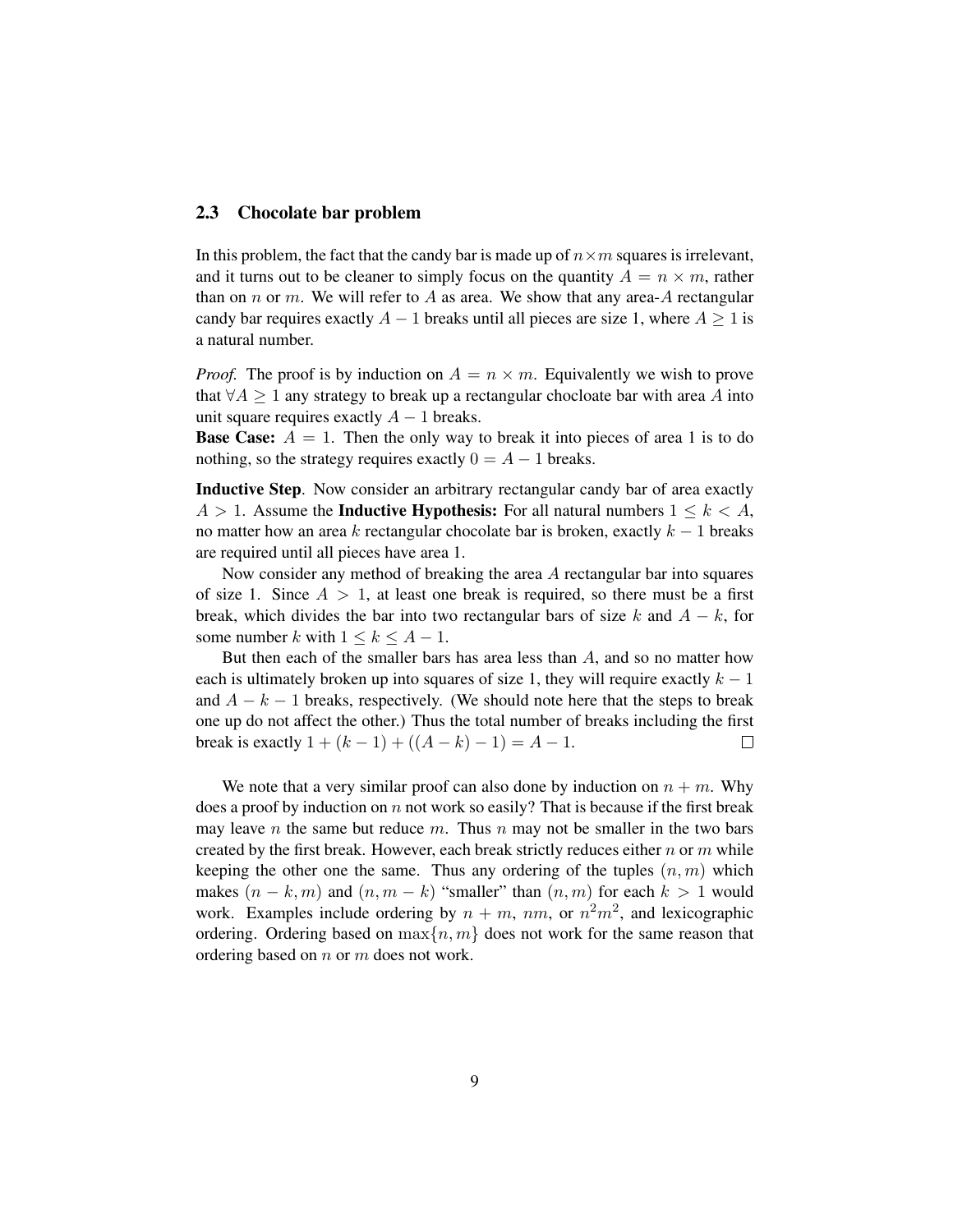# 3 Strengthening the induction hypothesis

As we discussed briefly induction is typically less insightful than a direct proof but it is also its strength in that it allows for easier proofs since one needs to know less about a problem to start working out a proof. However, often a direct approach to solve a problem via induction does not work because the statement one wants to prove, say Q, does not tell us much about the structure. In those cases one often needs to *strengthen* the hyptohesis. What this means is that we try to prove another statement  $Q'$  which is stronger than  $Q$ ; that is  $Q'$  is a statement that implies  $Q$  but  $Q$  may not imply  $Q$ . The statement  $Q'$  captures some additional structure of the problem which enables an inductive proof to go through.

First, let us give a simple and classical example of a mathematical statement where this strengthening helps. Then we will discuss some common issues that arise in proving things about automata or algorithms.

#### **Theorem 3.1.** For any integer  $n \geq 1$ ,  $\sum_{i=1}^{n} \frac{1}{i^2}$  $\frac{1}{i^2} = 1 + \frac{1}{4} + \frac{1}{9} + \ldots + \frac{1}{n^2} < 2.$

This is hard to prove via induction. However consider the following statement which is clearly stronger than the preceding one. It is quite straightforward to prove it by induction! Try it.

#### **Theorem 3.2.** For any integer  $n \geq 1$ ,  $\sum_{i=1}^{n} \frac{1}{i^2}$  $\frac{1}{i^2} = 1 + \frac{1}{4} + \frac{1}{9} + \ldots + \frac{1}{n^2} < 2 - \frac{1}{n}$  $\frac{1}{n}$ .

There are many such instances, some extremely famous, where the stronger induction hypothesis makes it very easy to prove by induction while the original statement does not admit an inductive proof.

I would like to demystify this process of strengthening the induction hypothesis by considering more mundane examples. These arise frequently in proving correctness of basic constructions in automata theory and algorithms. Suppose we come up with an algorithm  $A$  for sorting an array of integers. Consider the following statement which is what we desired to prove.

### Theorem 3.3. *On all inputs* I *the algorithm* A *correctly computes its output.*

We note that the statement gives absolutely no information about the properties of the problem or the algorithm! Thus trying to prove the statement by induction (say on  $|I|$  the length of the input or some other parameter) is unlikely to succeed. Strengthening here simply means that adding some specific properties of the actual algorithm into the statement so that one can prove the desired goal of showing that it behaves as it should.

For example consider a simple sorting algorithm such as Insertion Sort; see a description on Wikipedia if you are not familiar with it. ([https://en.wikiped](https://en.wikipedia.org/wiki/Insertion_sort)ia.